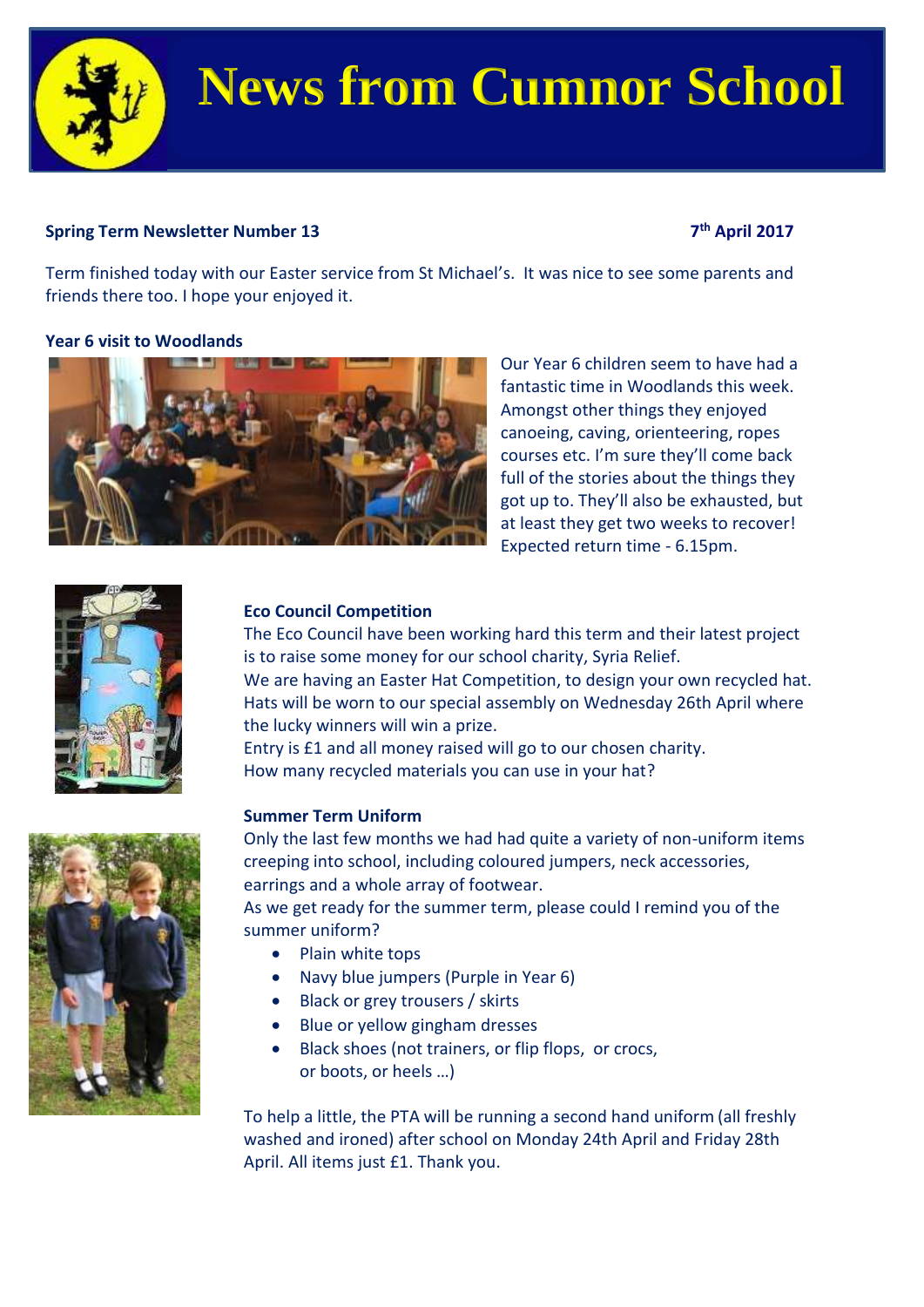#### **Anti-bullying ambassadors**



Our anti-bullying ambassadors have been busy spreading the word about how to play nicely and get along with one another. They led our assembly on Monday highlighting the need to think about other people's feelings and what you should do if you feel that someone is bullying you. They presented it really well.

We've put a few new items on the website regarding anti-bullying, including our new scheme of work and the current polices which the antibullying ambassadors will be working with us to update next term. Please do take a look next time you're on our website.

#### **From your PTA:**

#### FAMILY BINGO NIGHT

The bingo night was a great success! Thanks for the donations of prizes and all the help clearing up at the end as well. We plan to do it again next year. A great night and it raised £398.11.

#### SECOND-HAND UNIFORM

We have a lot of second-hand uniform, which will be available (all clean and fresh) after the Easter holiday on Monday 24th April and Friday 28th April after school. All items £1.

#### NEXT EVENT - PTA QUIZ - Friday 19 May

The annual quiz, which raises funds for the school, is being held on Friday 19 May in the Cumnor Old School. To register your team please email [cumnorprimaryquiz2017@gmail.com](mailto:cumnorprimaryquiz2017@gmail.com) It's always great fun so do come along. Fiona Curnow and Sarah Leatherbarrow.



#### **Year 5 visit to Oxford Mosque**

Our Year 5 children enjoyed a visit to the Mosque in Oxford this week. It was a great opportunity for the children to learn a little more about Islam and develop their understanding of the religion.

#### **Clubs**

There are still a few places left in some of next term's clubs. If you would like additional places, please let us know as soon as possible after Easter. Please remember that the only club starting in the first week of term will be Karate with all other clubs starting in the second week.